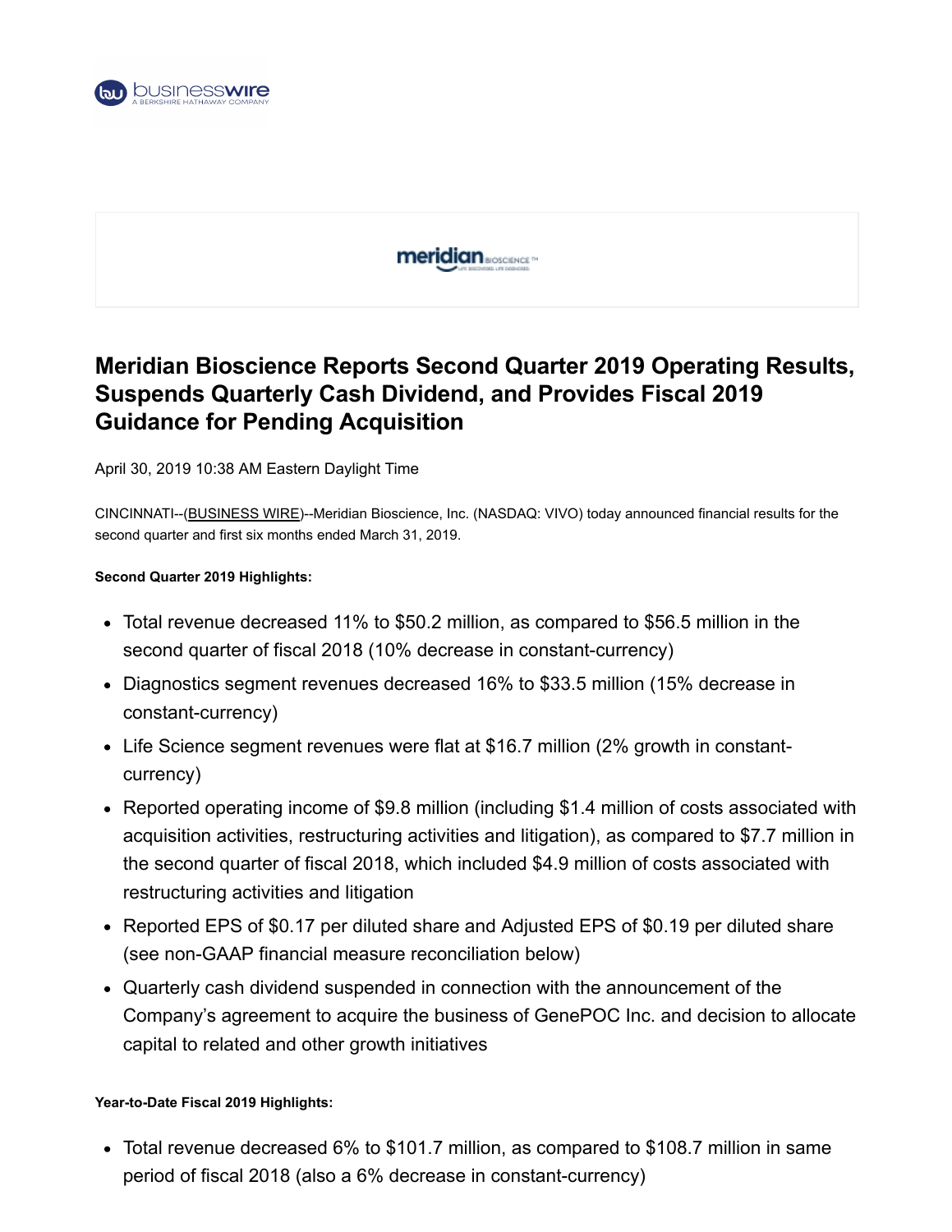- Diagnostics segment revenues decreased 9% to \$70.2 million (also a 9% decrease in constant-currency)
- Life Science segment revenues were flat at \$31.6 million (2% growth in constantcurrency)
- Reported operating income of \$20.4 million (including \$2.1 million of costs associated with acquisition activities, restructuring activities and litigation), as compared to \$15.7 million in the fiscal 2018 year-to-date period, which included \$6.4 million of costs associated with restructuring activities and litigation
- Reported EPS of \$0.35 per diluted share and Adjusted EPS of \$0.39 per diluted share (see non-GAAP financial measure reconciliation below)

### **Second Quarter 2019 Results**

Total revenue for the second quarter of fiscal 2019 decreased 11% to \$50.2 million, compared to \$56.5 million in the second quarter of 2018. This decrease was driven by a 16% decrease in Diagnostics business unit revenues from \$39.8 million to \$33.5 million, as a result of continued competitive pressures in a number of our molecular products, particularly *C. difficile*, weaker respiratory product demand, and volume and pricing declines in certain gastrointestinal products. Life Science business unit revenues were relatively flat at \$16.7 million (a 2% increase on a constant-currency basis compared to the second quarter of 2018), as growth in both Americas and EMEA was largely offset by soft customer order activity in China.

Reported operating income for the second quarter of fiscal 2019 increased \$2.2 million to \$9.8 million from the second quarter of fiscal 2018. This increase resulted from a \$7.4 million decrease in operating expenses including a \$3.5 million decrease in acquisition, restructuring and litigation costs, more than offsetting the lower amount of gross profit from decreased revenues. Excluding the effects of the acquisition, restructuring and litigation costs in each period, operating income decreased 11% to \$11.2 million. R&D spending was down in the quarter compared to second quarter of fiscal 2018, due to the timing of certain product development project expenses including clinical trial expenses incurred in the fiscal 2018 second quarter for the cCMV test, which launched this quarter. Sales and marketing expenses in the quarter were down due to fiscal 2018 organization streamlining initiatives, as well as lower sales commissions as a result of lower revenues. General and administrative expenses were down in the quarter, also due largely to the effects of organizational streamlining initiatives implemented in fiscal 2018, but also due to lower FDA Quality System remediation costs for the Billerica manufacturing facility and lower incentive compensation costs. Fiscal 2019 second quarter operating income in Diagnostics decreased 29%, due entirely to the decrease in revenues, as spending was down significantly. Operating income for the second quarter of fiscal 2019 was up 47% in Life Science, driven by the continued benefit of fiscal 2018 restructuring activities, including a lower-cost commercial organization.

Net earnings for the second quarter of fiscal 2019 totaled \$7.1 million, or \$0.17 per diluted share, as compared to \$5.3 million, or \$0.12 per diluted share, for the second quarter of fiscal 2018. On an adjusted basis (non-GAAP), earnings were \$8.2 million, or \$0.19 per diluted share, as compared to \$8.9 million, or \$0.21 per diluted share, for the second quarter of fiscal 2018, decreases of 8% and 10%, respectively. Adjusted basis excludes the effect of acquisition transaction and litigation costs in the fiscal 2019 quarter and restructuring and litigation costs in the fiscal 2018 quarter.

Jack Kenny, Chief Executive Officer, commented, "While I am disappointed in our results for the second quarter for both our Diagnostics and Life Science business units, I am excited about the shift that our pending acquisition of GenePOC represents for Meridian. The addition upon closing of GenePOC and its revogene™ molecular diagnostics platform is a critical step in our strategy to invest in new products and technologies. We believe this transaction and other initiatives are necessary to stabilize our Diagnostics business and re-position the Company for sustainable, long-term growth. The suspension of our quarterly cash dividend represents a change in our capital allocation philosophy to support this strategy and increase re-investment in the business. We recognize the near-term trends and competitive pressures in our business and we have recently reorganized our Diagnostics commercial organization as an additional step to help address these pressures. For our Life Science business unit, we are expecting customer order activity in China to improve over the back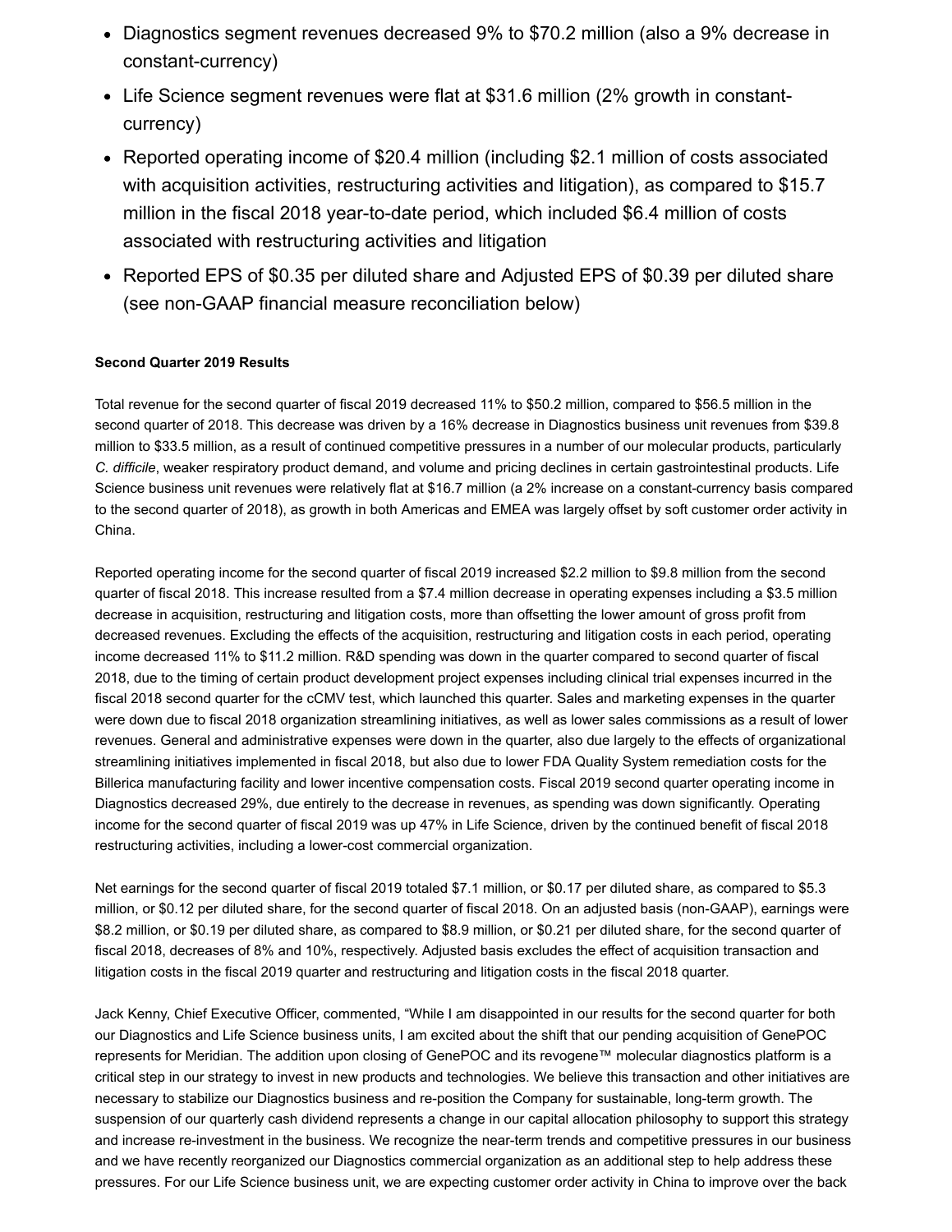half of the year, but not to previously expected levels. Good growth performance this quarter in the Americas and EMEA, however, are evidence that the Life Science business is well-positioned, despite the recent unforeseen weakness in China."

#### **Fiscal 2019 First Half Results**

Total revenue for the first half of fiscal 2019 totaled \$101.7 million, a 6% decrease from the \$108.7 million achieved in fiscal 2018. This decrease reflects a decline of 9% (also 9% on a constant-currency basis) to \$70.2 million in Diagnostics, driven largely by competitive pressures in molecular assays, particularly *C. difficile*, volume and pricing declines in gastrointestinal products, and volume declines in respiratory assays. Revenues in the Life Science business unit were relatively flat (up 2% on a constant-currency basis), reflecting softness in customer order activity in China.

During the first half of fiscal 2019, operating income totaled \$20.4 million, an increase of 30% or \$4.6 million. This increase primarily resulted from lower expenses for restructuring and litigation activities. Excluding the effects of the acquisition, restructuring and litigation costs in each period, operating income increased 1% to \$22.5 million compared to the first half of fiscal 2018, despite the decline in revenues. Operating expenses were broadly lower in all categories across both business units, which favorably affected operating income, despite the revenue decline in Diagnostics.

Net earnings totaled \$15.2 million, or \$0.35 per diluted share, for the first half of fiscal 2019, as compared to \$11.6 million, or \$0.27 per diluted share, for the same period in fiscal 2018. On an adjusted basis, earnings were \$16.8 million, or \$0.39 per diluted share, increases of 9% and 8%, respectively, over fiscal 2018's adjusted earnings of \$15.4 million, or \$0.36 per diluted share. Adjusted earnings exclude the effect of acquisition transaction and litigation costs in the first half of fiscal 2019, and restructuring and litigation costs, and certain one-time tax effects of the tax reform act, in the same period in fiscal 2018 period (see non-GAAP financial measure reconciliation below).

### **Tax Reform Impact**

Our net earnings for both fiscal year-to-date periods include the effects of the tax reform act signed into law during December 2017. The fiscal 2019 year-to-date period reflects the lower U.S. federal tax rate of 21% being fully phased-in, and the first six months of fiscal 2018 includes: (i) a benefit of \$1.7 million (\$0.04 per diluted share) primarily related to the re-measurement of U.S. net deferred tax liabilities based on the new federal rate; and (ii) a charge of \$0.9 million (\$0.02 per diluted share) for the mandatory U.S. repatriation transition tax. The effective tax rate for both the second quarter and first six months of fiscal 2019 was 23%.

#### **Cash Dividend Matters**

As part of the Company's regular evaluation of its capital allocation, upon evaluation of earnings, cash flow requirements and future business developments, including the pending acquisition of the business of GenePOC Inc., and other factors deemed relevant, the Board of Directors, at its discretion, suspended the Company's quarterly cash dividend effective immediately. This action was taken in order to deploy cash into new product development activities for the revogene™ molecular diagnostics platform among other investments and to preserve capital resources and liquidity for general corporate purposes.

#### **Fiscal 2019 Guidance Including Effects of the Pending Acquisition**

The Company provided revised guidance for full year fiscal 2019 in its press release dated April 2, 2019. Excluding amortization expense, the Company expects the transaction to add approximately \$4 million - \$5 million in operating expenses in fiscal 2019. The Company currently estimates that the transaction will be dilutive to full year fiscal 2019 EPS by approximately \$0.10 to \$0.12 per share, based on current purchase accounting estimates.

### **Financial Condition**

The Company's financial condition remains sound. At March 31, 2019, cash and equivalents were \$66.1 million and the Company had 100% borrowing capacity under its \$30.0 million commercial bank credit facility. The Company's bank-debt obligations totaled \$47.9 million as of March 31, 2019.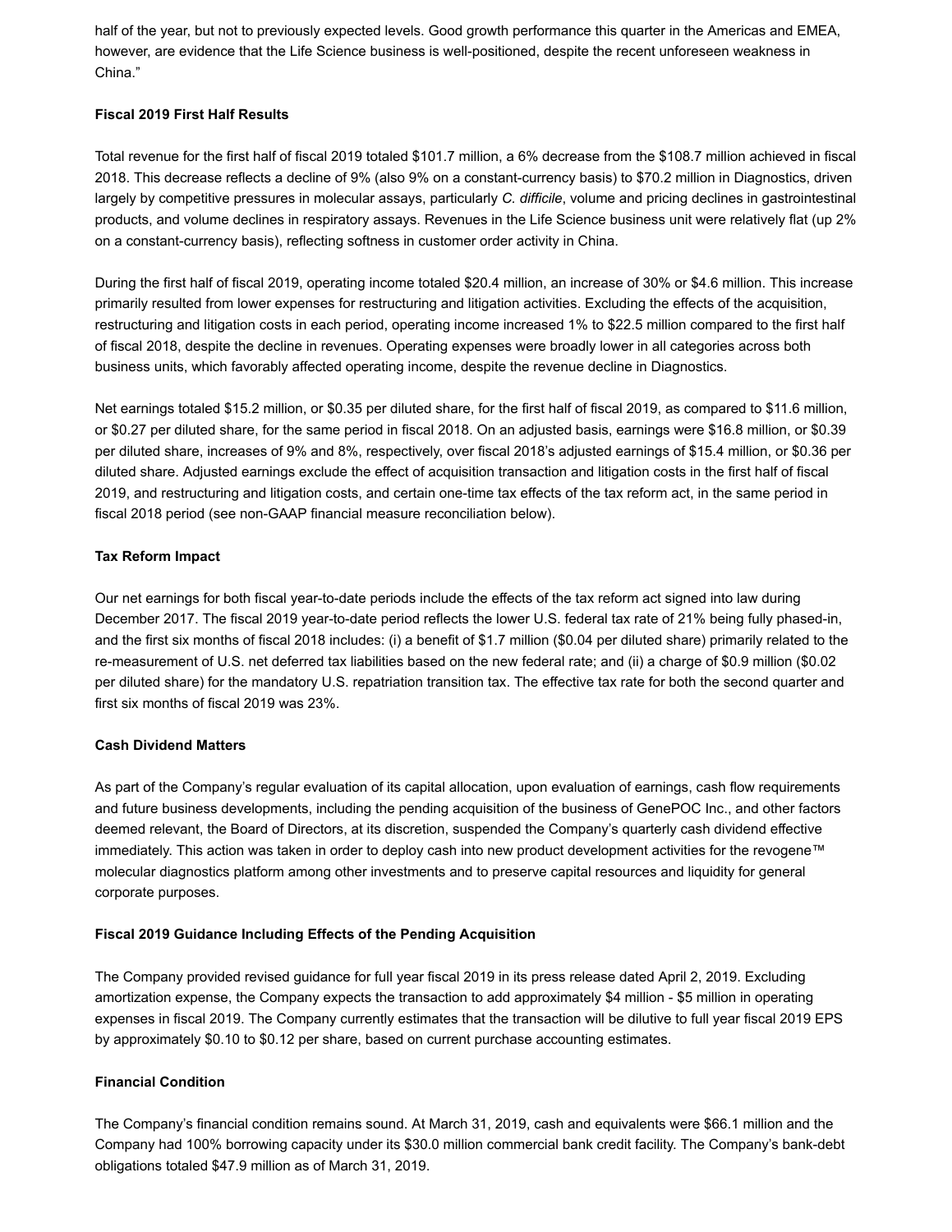In connection with the pending acquisition of GenePOC, the Company also expects to execute a new five-year \$125 million revolving credit facility that would replace its existing \$30 million credit facility. The new credit facility is expected to be secured by substantially all of the Company's assets and include certain restrictive financial covenants. The Company expects to use this new facility and cash on-hand to repay the existing term loan outstanding at March 31, 2019 and fund the closing payment for the acquisition of GenePOC.

### **Conference Call Information**

Jack Kenny, Chief Executive Officer, and Eric Rasmussen, Chief Financial Officer, will host a conference call on Tuesday, April 30, 2019 beginning at 10:00 a.m. Eastern Time to discuss the second quarter financial results and answer questions.

To participate in the live call by telephone from the U.S., dial (866) 443-5802, or from outside the U.S., dial (513) 360-6924, and enter the audience pass code 3893028. A replay will be available for 14 days beginning at 1:00 p.m. Eastern Time on April 30, 2019 by dialing (855) 859-2056 or (404) 537-3406 and entering pass code 3893028.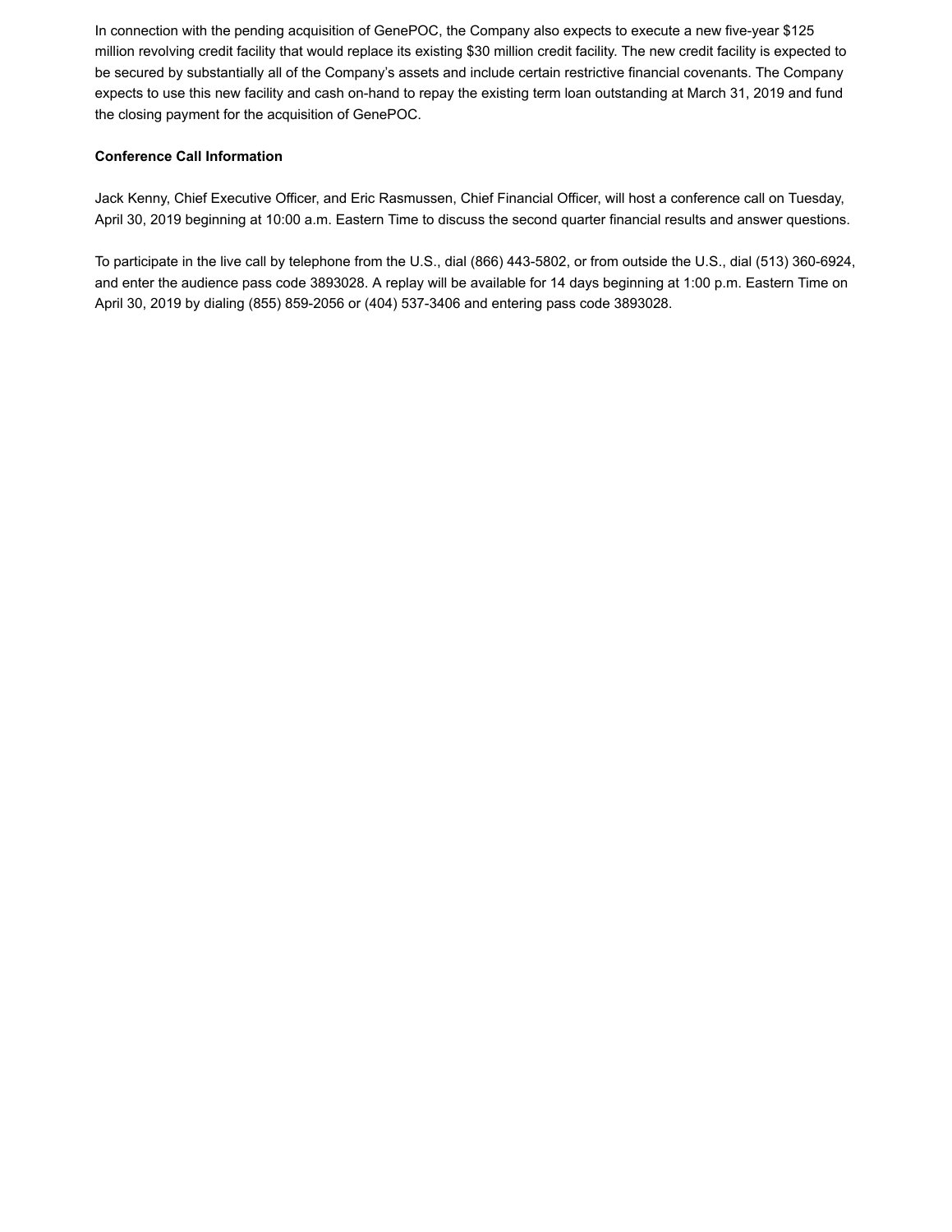# **INTERIM UNAUDITED OPERATING RESULTS**

# (In Thousands, Except per Share Data)

The following table sets forth the unaudited comparative results of Meridian on a U.S. GAAP basis for the interim periods of fiscal 2019 and fiscal 2018.

|                                       | <b>Three Months Ended</b> |             | <b>Six Months Ended</b> |              |  |  |
|---------------------------------------|---------------------------|-------------|-------------------------|--------------|--|--|
|                                       |                           | March 31,   | March 31,               |              |  |  |
|                                       | 2019                      | 2018        | 2019                    | 2018         |  |  |
| Net revenues                          | \$50,248                  | \$56,451    | \$<br>101,728           | \$108,734    |  |  |
| Cost of sales                         | 20,910                    | 21,882      | 40,818                  | 42,155       |  |  |
| Gross profit                          | 29,338                    | 34,569      | 60,910                  | 66,579       |  |  |
| Operating expenses                    |                           |             |                         |              |  |  |
| Research and development              | 3,816                     | 4,491       | 7,700                   | 8,895        |  |  |
| Selling and marketing                 | 6,911                     | 8,647       | 14,474                  | 17,461       |  |  |
| General and administrative            | 7,388                     | 8,842       | 16,286                  | 18,090       |  |  |
| Acquisition and restructuring costs   | 785                       | 3,458       | 872                     | 4,192        |  |  |
| Litigation costs                      | 603                       | 1,453       | 1,192                   | 2,202        |  |  |
| Total operating expenses              | 19,503                    | 26,891      | 40,524                  | 50,840       |  |  |
| Operating income                      | 9,835                     | 7,678       | 20,386                  | 15,739       |  |  |
| Other expense, net                    | (588)                     | (454)       | (663)                   | (857)        |  |  |
| Earnings before income taxes          | 9,247                     | 7,224       | 19,723                  | 14,882       |  |  |
| Income tax provision                  | 2,153                     | 1,936       | 4,523                   | 3,292        |  |  |
| Net earnings                          | 7,094<br>\$.              | 5,288<br>\$ | 15,200<br>\$            | 11,590<br>\$ |  |  |
| Net earnings per basic common share   | 0.17<br>\$                | \$<br>0.12  | \$<br>0.36              | \$<br>0.27   |  |  |
| Basic common shares outstanding       | 42,496                    | 42,323      | 42,472                  | 42,289       |  |  |
| Net earnings per diluted common share | 0.17                      | 0.12        | \$<br>0.35              | \$<br>0.27   |  |  |
| Diluted common shares outstanding     | 42,946                    | 42,732      | 42,925                  | 42,693       |  |  |
| <b>Adjusted Financial Measures</b>    |                           |             |                         |              |  |  |
| (see non-GAAP financial measure       |                           |             |                         |              |  |  |
| reconciliation below)                 |                           |             |                         |              |  |  |
| Operating income                      | \$11,223                  | \$12,589    | \$22,450                | 22,133<br>\$ |  |  |
| Net earnings                          | 8,159                     | 8,863       | 16,783                  | 15,404       |  |  |
| Net earnings per diluted common share | \$0.19                    | \$0.21      | 0.39<br>\$              | 0.36<br>\$   |  |  |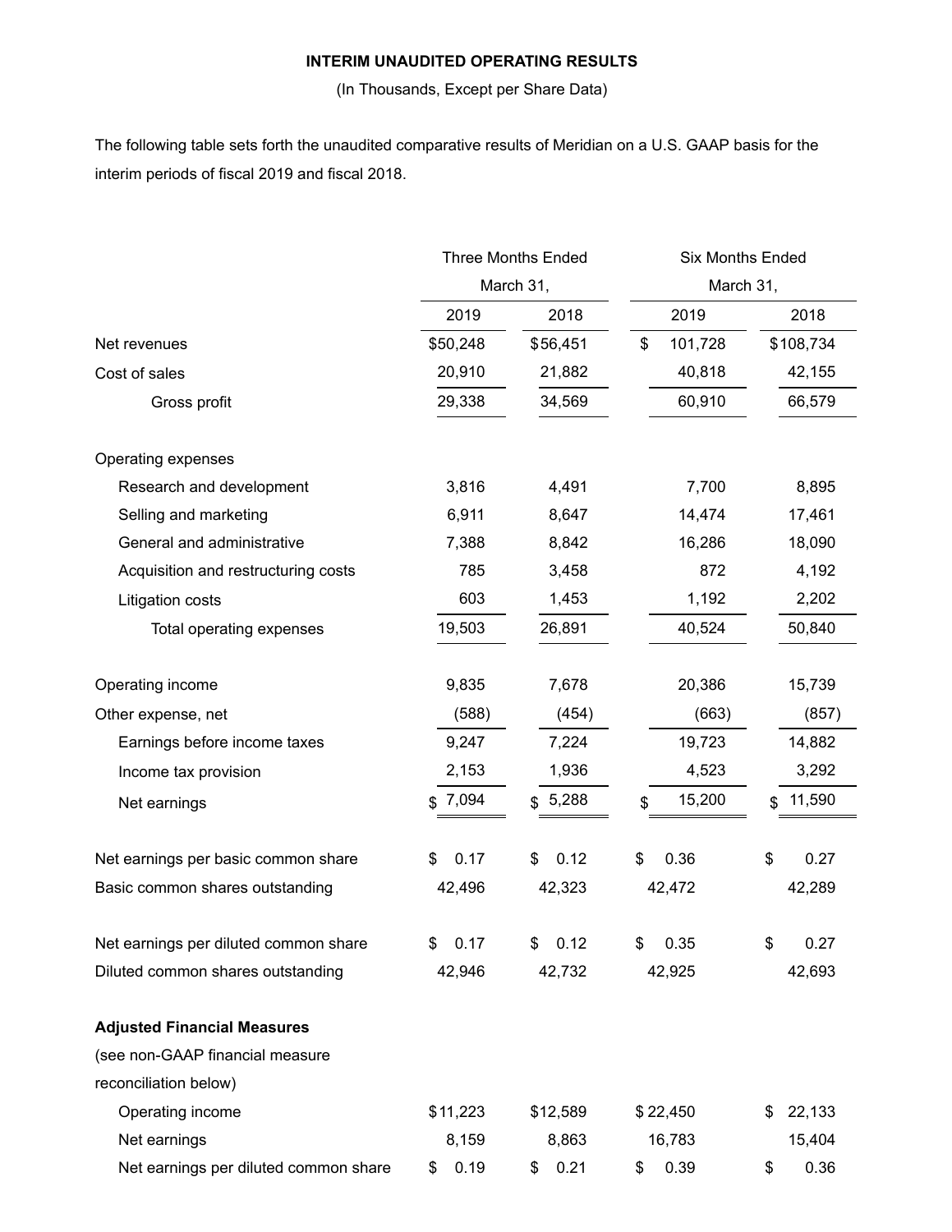# **Condensed Balance Sheet Data**

|                      | March 31, |          |  |
|----------------------|-----------|----------|--|
|                      | 2019      | 2018     |  |
| Cash and equivalents | \$66,097  | \$56,400 |  |
| Working capital      | 120,583   | 113,691  |  |
| Long-term debt       | 47,946    | 52,414   |  |
| Shareholders' equity | 181,645   | 174,336  |  |
| Total assets         | 253,964   | 254,547  |  |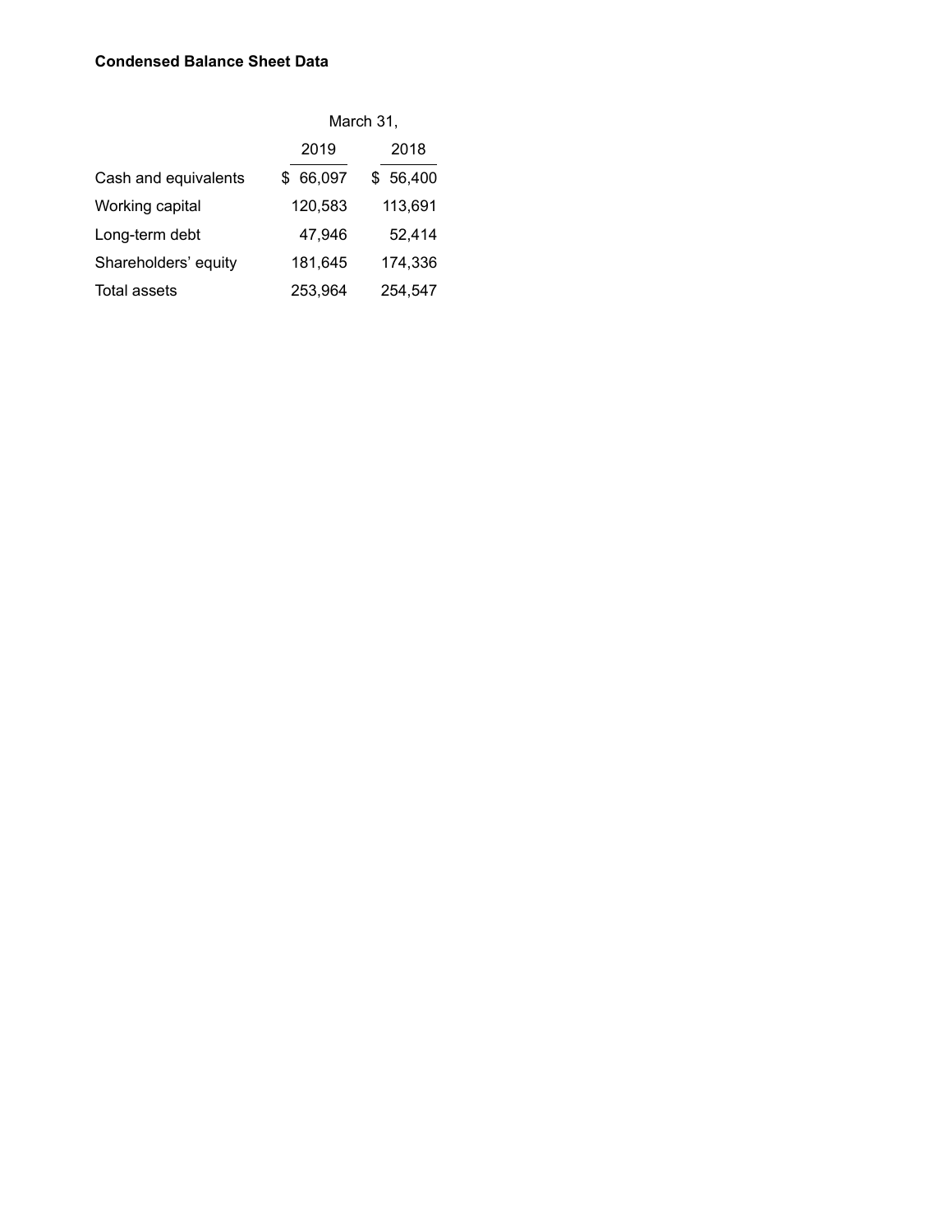# **Segment Data**

The following table sets forth the unaudited revenue and segment data for the interim periods in fiscal 2019 and fiscal 2018 (in thousands).

|                                           | <b>Three Months Ended</b> |             | <b>Six Months Ended</b><br>March 31, |                |  |  |
|-------------------------------------------|---------------------------|-------------|--------------------------------------|----------------|--|--|
|                                           | March 31,                 |             |                                      |                |  |  |
|                                           | 2019                      | 2018        | 2019                                 | 2018           |  |  |
| Net Revenues - By Product Platform/Type   |                           |             |                                      |                |  |  |
| Diagnostics                               |                           |             |                                      |                |  |  |
| Molecular assays                          | 7,132<br>\$               | 9,976<br>\$ | \$<br>14,434                         | 18,692<br>\$   |  |  |
| Immunoassays & blood chemistry assays     | 26,368                    | 29,806      | 55,731                               | 58,580         |  |  |
| <b>Total Diagnostics</b>                  | 33,500                    | 39,782      | 70,165                               | 77,272         |  |  |
| Life Science                              |                           |             |                                      |                |  |  |
| Molecular reagents                        | 5,390                     | 6,143       | 11,998                               | 11,832         |  |  |
| Immunological reagents                    | 11,358                    | 10,526      | 19,565                               | 19,630         |  |  |
| <b>Total Life Science</b>                 | 16,748                    | 16,669      | 31,563                               | 31,462         |  |  |
| <b>Total Net Revenues</b>                 | \$50,248                  | \$56,451    | 101,728<br>ደ                         | 108,734<br>\$. |  |  |
| Net Revenues - By Disease State/Geography |                           |             |                                      |                |  |  |
| Diagnostics                               |                           |             |                                      |                |  |  |
| Gastrointestinal assays                   | \$16,177                  | \$19,149    | \$<br>34,792                         | 39,419<br>\$   |  |  |
| Respiratory illness assays                | 7,553                     | 9,543       | 15,534                               | 17,029         |  |  |
| Blood chemistry assays                    | 4,330                     | 4,257       | 8,760                                | 8,523          |  |  |
| Other                                     | 5,440                     | 6,833       | 11,079                               | 12,301         |  |  |
| <b>Total Diagnostics</b>                  | 33,500                    | 39,782      | 70,165                               | 77,272         |  |  |
| Life Science                              |                           |             |                                      |                |  |  |
| Americas                                  | 5,453                     | 5,121       | 9,975                                | 10,373         |  |  |
| <b>EMEA</b>                               | 7,901                     | 7,478       | 15,376                               | 12,659         |  |  |
| <b>ROW</b>                                | 3,394                     | 4,070       | 6,212                                | 8,430          |  |  |
| <b>Total Life Science</b>                 | 16,748                    | 16,669      | 31,563                               | 31,462         |  |  |
| <b>Total Net Revenues</b>                 | \$50,248                  | \$56,451    | 101,728<br>\$.                       | 108,734<br>\$. |  |  |

Geographic Regions

Americas = North and Latin America EMEA = Europe, Middle East and Africa

ROW = Rest of World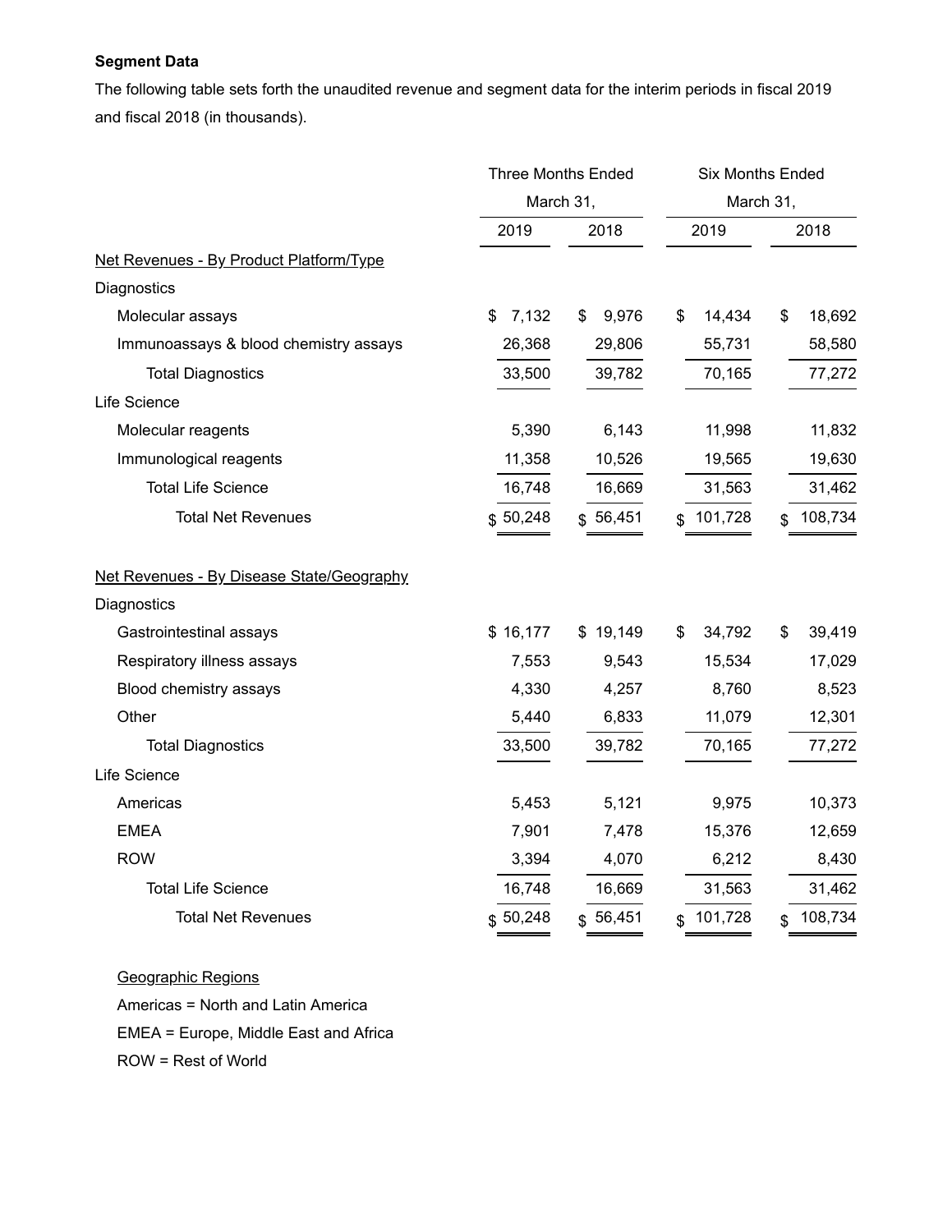|                               |           | <b>Three Months Ended</b> | <b>Six Months Ended</b> |           |  |  |
|-------------------------------|-----------|---------------------------|-------------------------|-----------|--|--|
|                               | March 31, |                           | March 31,               |           |  |  |
|                               | 2019      | 2018                      | 2019                    | 2018      |  |  |
| <b>OPERATING INCOME</b>       |           |                           |                         |           |  |  |
| Diagnostics                   | \$7,561   | \$10,684                  | \$16,346                | \$19,310  |  |  |
| Life Science                  | 5,361     | 3,638                     | 10,492                  | 6,580     |  |  |
| Corporate                     | (3, 101)  | (6, 723)                  | (6, 493)                | (10, 334) |  |  |
| Eliminations                  | 14        | 79                        | 41                      | 183       |  |  |
| <b>Total Operating Income</b> | \$9,835   | 7,678<br>\$               | \$20,386                | \$15,739  |  |  |

#### **NON-GAAP FINANCIAL MEASURES**

In this press release, we have supplemented our reported GAAP financial information with information on operating expenses, operating income, net earnings, basic earnings per share and diluted earnings per share excluding the effects of acquisition transaction costs, restructuring costs, litigation costs, and certain one-time tax effects of the tax reform act, each of which is a non-GAAP measure. We have provided in the tables below reconciliations to the operating expenses, operating income, net earnings, basic earnings per share and diluted earnings per share amounts reported under U.S. Generally Accepted Accounting Principles for the second quarters and six month periods ended March 31, 2019 and March 31, 2018.

We believe this information is useful to an investor in evaluating our performance because:

- 1. These measures help investors to more meaningfully evaluate and compare the results of operations from period to period by removing the impacts of these non-routine items; and
- 2. These measures are used by our management for various purposes, including evaluating performance against incentive bonus achievement targets, comparing performance from period to period in presentations to our board of directors, and as a basis for strategic planning and forecasting.

Revenue reported on a constant-currency basis is also a non-GAAP measure and is calculated by applying current period average foreign currency exchange rates to each of the comparable periods. Management analyzes revenue on a constant-currency basis to better measure the comparability of results between periods. Because changes in foreign currency exchange rates have a non-operating impact on revenue, management believes that evaluating revenue changes on a constant-currency basis provides an additional and meaningful assessment of revenue to both management and investors.

These non-GAAP measures may be different from non-GAAP measures used by other companies. In addition, the non-GAAP measures are not based on any comprehensive set of accounting rules or principles. Non-GAAP measures have limitations, in that they do not reflect all amounts associated with our results as determined in accordance with U.S. GAAP. Therefore, these measures should only be used to evaluate our results in conjunction with corresponding GAAP measures.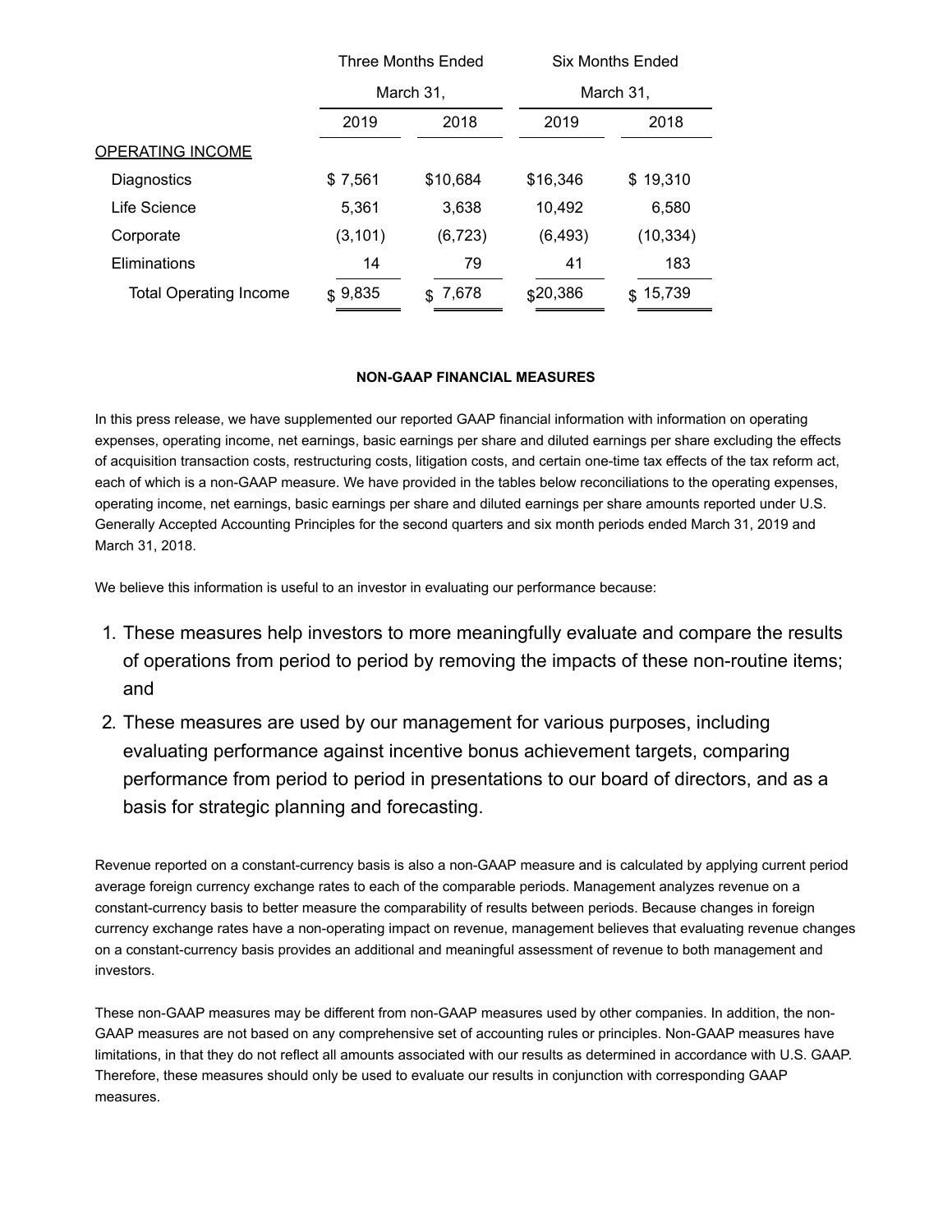# **SECOND QUARTER AND SIX MONTH YEAR-TO-DATE**

# **GAAP TO NON-GAAP RECONCILATION TABLES**

(In Thousands, Except per Share Data)

|                                       | <b>Three Months</b><br>Ended March 31, |            |       | <b>Six Months</b> |                 |  |
|---------------------------------------|----------------------------------------|------------|-------|-------------------|-----------------|--|
|                                       |                                        |            |       |                   | Ended March 31, |  |
|                                       | 2019                                   | 2018       |       | 2019              | 2018            |  |
| <b>Operating Expenses -</b>           |                                        |            |       |                   |                 |  |
| U.S. GAAP basis                       | \$19,503                               | \$26,891   |       | \$40,524          | \$50,840        |  |
| Acquisition and restructuring costs   | (785)                                  | (3, 458)   |       | (872)             | (4, 192)        |  |
| Litigation costs                      | (603)                                  | (1, 453)   |       | (1, 192)          | (2,202)         |  |
| <b>Adjusted Operating Expenses</b>    | \$18,115                               | \$21,980   |       | \$38,460          | \$44,446        |  |
| Operating Income -                    |                                        |            |       |                   |                 |  |
| U.S. GAAP basis                       | \$9,835                                | \$7,678    |       | \$20,386          | \$15,739        |  |
| Acquisition and restructuring costs   | 785                                    | 3,458      |       | 872               | 4,192           |  |
| Litigation costs                      | 603                                    | 1,453      |       | 1,192             | 2,202           |  |
| <b>Adjusted Operating Income</b>      | \$11,223                               | \$12,589   |       | \$22,450          | \$22,133        |  |
| Net Earnings -                        |                                        |            |       |                   |                 |  |
| U.S. GAAP basis                       | \$7,094                                | \$5,288    |       | \$15,200          | \$11,590        |  |
| Acquisition and restructuring costs * | 602                                    | 2,517      |       | 669               | 3,052           |  |
| Litigation costs*                     | 463                                    | 1,058      |       | 914               | 1,603           |  |
| One-time benefit from tax law change  |                                        |            |       |                   | (1,695)         |  |
| Repatriation transition tax           |                                        |            |       |                   | 854             |  |
| <b>Adjusted Earnings</b>              | \$8,159                                | \$8,863    |       | \$16,783          | \$15,404        |  |
| Net Earnings per Basic Common Share - |                                        |            |       |                   |                 |  |
| U.S. GAAP basis                       | 0.17<br>\$                             | 0.12<br>\$ |       | 0.36<br>\$        | 0.27<br>\$      |  |
| Acquisition and restructuring costs   | 0.01                                   | 0.06       |       | 0.02              | 0.07            |  |
| Litigation costs                      | 0.01                                   | 0.02       |       | 0.02              | 0.04            |  |
| One-time benefit from tax law change  |                                        |            |       |                   | (0.04)          |  |
| Repatriation transition tax           | $\qquad \qquad \blacksquare$           | -          |       |                   | 0.02            |  |
| <b>Adjusted Basic EPS</b>             | 0.19<br>\$                             | \$<br>0.21 | $***$ | 0.40<br>\$        | \$<br>0.36      |  |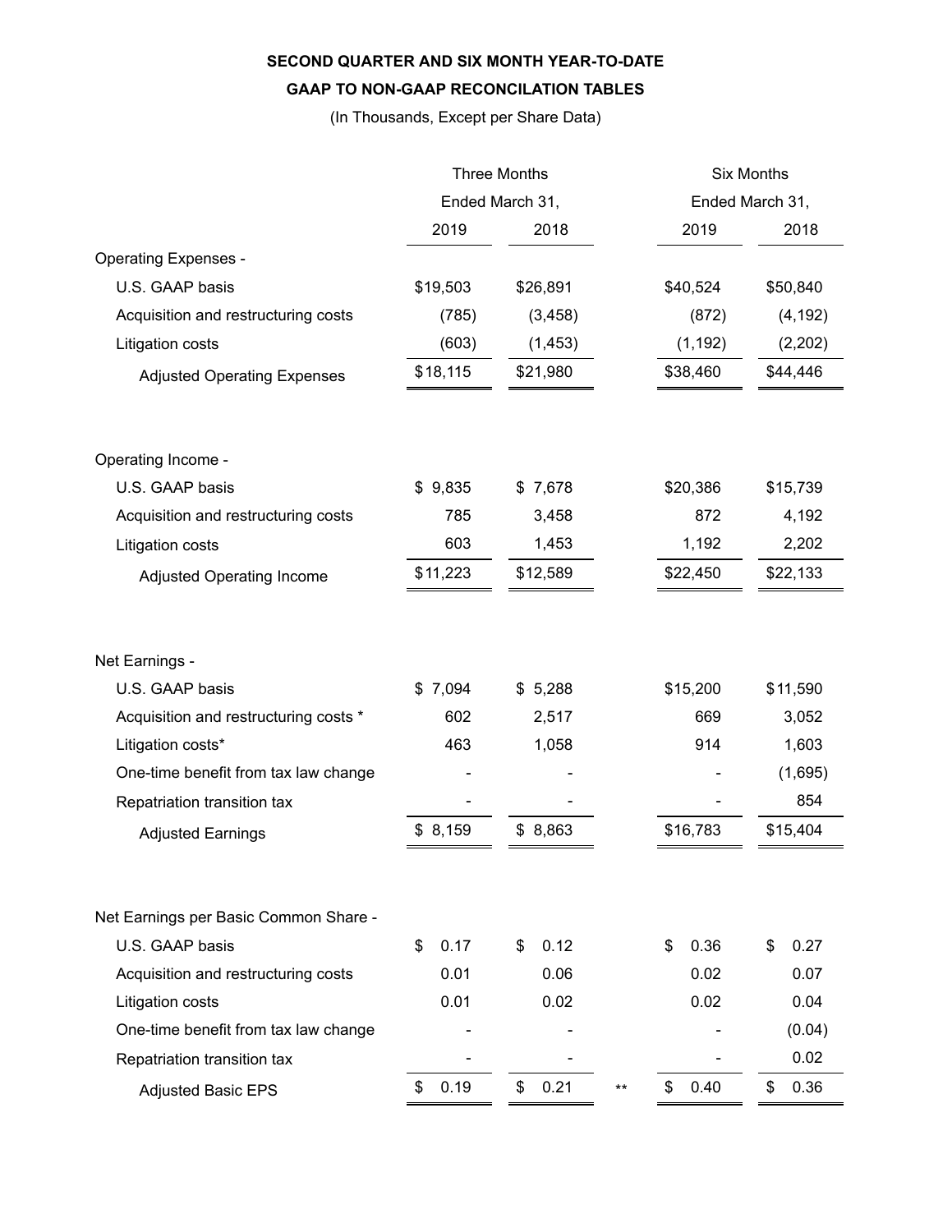|                                         | <b>Three Months</b> |        |       | <b>Six Months</b> |         |  |
|-----------------------------------------|---------------------|--------|-------|-------------------|---------|--|
|                                         | Ended March 31.     |        |       | Ended March 31,   |         |  |
|                                         | 2019                | 2018   |       | 2019              | 2018    |  |
| Net Earnings per Diluted Common Share - |                     |        |       |                   |         |  |
| U.S. GAAP basis                         | \$0.17              | \$0.12 |       | \$0.35            | \$0.27  |  |
| Acquisition and restructuring costs     | 0.01                | 0.06   |       | 0.02              | 0.07    |  |
| Litigation costs                        | 0.01                | 0.02   |       | 0.02              | 0.04    |  |
| One-time benefit from tax law change    |                     |        |       | $\blacksquare$    | (0.04)  |  |
| Repatriation transition tax             |                     |        |       | $\blacksquare$    | 0.02    |  |
| <b>Adjusted Diluted EPS</b>             | \$0.19              | \$0.21 | $***$ | \$0.39            | \$ 0.36 |  |

\* Net of tax.

\*\* Does not sum to total due to rounding.

#### FORWARD-LOOKING STATEMENTS

The Private Securities Litigation Reform Act of 1995 provides a safe harbor from civil litigation for forward-looking statements accompanied by meaningful cautionary statements. Except for historical information, this report contains forward-looking statements within the meaning of Section 27A of the Securities Act of 1933, as amended, and Section 21E of the Securities Exchange Act of 1934, which may be identified by words such as "continues," "estimates", "anticipates", "projects", "plans", "seeks", "may", "will", "expects", "intends", "believes", "should" and similar expressions or the negative versions thereof and which also may be identified by their context. All statements that address operating performance or events or developments that Meridian expects or anticipates will occur in the future, including, but not limited to, statements relating to per share diluted earnings and revenue, are forward-looking statements. Such statements, whether expressed or implied, are based upon current expectations of the Company and speak only as of the date made. Specifically, Meridian's forward-looking statements are, and will be, based on management's then-current views and assumptions regarding future events and operating performance. Meridian assumes no obligation to publicly update or revise any forward-looking statements even if experience or future changes make it clear that any projected results expressed or implied therein will not be realized. These statements are subject to various risks, uncertainties and other factors that could cause actual results to differ materially, including, without limitation, the following:

Meridian's operating results, financial condition and continued growth depends, in part, on its ability to introduce into the marketplace enhancements of existing products or new products that incorporate technological advances, meet customer requirements and respond to products developed by Meridian's competition, its ability to effectively sell such products and its ability to successfully expand and effectively manage increased sales and marketing operations. While Meridian has introduced a number of internally developed products and acquired products, there can be no assurance that it will be successful in the future in introducing such products on a timely basis or in protecting its intellectual property, and unexpected or costly manufacturing costs associated with its introduction of new products or acquired products could cause actual results to differ from expectations. Meridian relies on proprietary, patented and licensed technologies. As such, the Company's ability to protect its intellectual property rights, as well as the potential for intellectual property litigation, would impact its results. Ongoing consolidations of reference laboratories and formation of multi-hospital alliances may cause adverse changes to pricing and distribution. Recessionary pressures on the economy and the markets in which our customers operate, as well as adverse trends in buying patterns from customers, can change expected results. Costs and difficulties in complying with laws and regulations, including those administered by the United States Food and Drug Administration, can result in unanticipated expenses and delays and interruptions to the sale of new and existing products, as can the uncertainty of regulatory approvals and the regulatory process (including the currently ongoing study and other FDA actions regarding the Company's LeadCare products). The international scope of Meridian's operations, including changes in the relative strength or weakness of the U.S. dollar and general economic conditions in foreign countries, can impact results and make them difficult to predict. One of Meridian's growth strategies is the acquisition of companies and product lines. There can be no assurance that additional acquisitions will be consummated